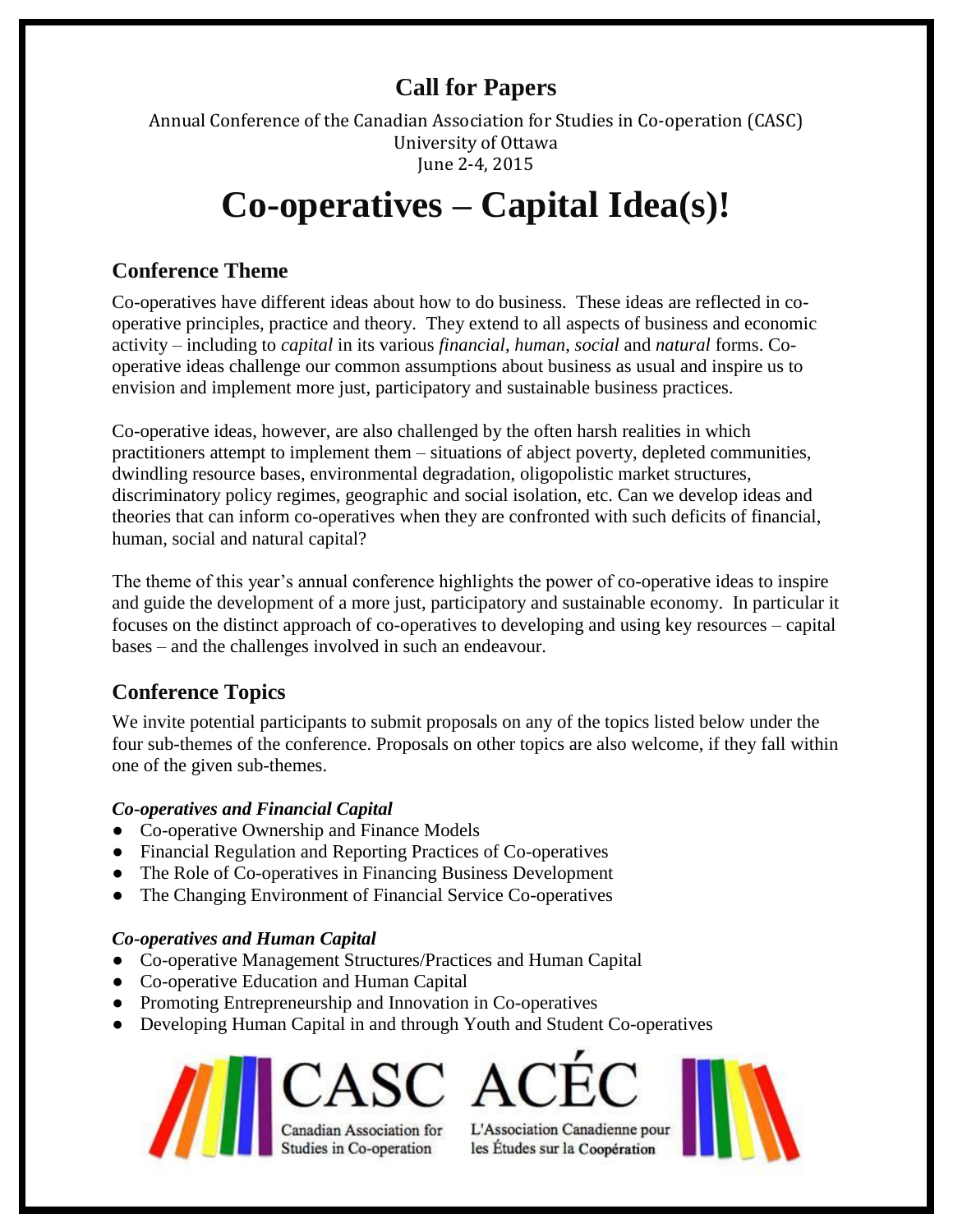#### *Co-operatives and Social Capital*

- Co-operative Principles and Social Capital
- Social Capital and Inter-cooperation among Co-operatives
- Social Capital and Co-operative-Community Relationships
- Social Capital and the Role of Co-operatives in Community Economic Development
- The Relationship between Service Co-operatives, Social Capital and Social Solidarity
- Social Capital and Alliances between Co-operatives and Social Movements
- The Role of Social Capital in Co-operative Business and Marketing Strategies

#### *Co-operatives and Natural Capital*

- Is *Sustainability* the New Co-operative Value for the 21<sup>st</sup> Century?
- Co-operatives and Green Production
- Co-operatives and Food Security, Sovereignty and Sustainability
- Co-operatives and Renewable Energy
- Co-operatives and the Solidarity Economy

## **Submission Guidelines**

We invite researchers, students, and practitioners to submit any of five types of proposals:

(1) **The Individual Paper** provides the presenter with the opportunity to present on a topic for approximately 20 minutes. They will join 1-2 other presenters of a similar theme. There will be time for a Q and A. Individual paper proposals should include: a) your name, title, affiliation and email address; b) a short (two-line) biographical note; c) title of the paper; and d) a 150 word abstract (to be printed in the program) that includes the argument, which should include the relationship of the paper to the literature, the research question, methods and, where applicable, findings. Proposals for both empirical and theoretical papers are invited.

(2) **The Panel Proposal** creates a space for a group (3) of presenters who have a common theme in their presentations to self-select to present together. Presenters will have approximately 20 minutes each to present. There will time for a Q and A. Panel proposals should include: a) the title of the panel; 2) a 150 word description of the issue or theme that the panel investigates and how the individual papers relate to the theme/ issue; 3) the names, affiliations and contact information for all panel participants, and; 4) 150 word descriptions of all panel presentations.

(3) **The Roundtable** is an opportunity for moderated discussion. A panel of discussants will be posed ideas or questions on a topic by a moderator and the audience. Discussants are not expected to and should not deliver formal papers. Roundtable proposals should include: a) the title of the roundtable; 2) a 150 word description of the issue or theme that the roundtable investigates (including some possible questions); and 3) the names, affiliations and contact information for all participants including the moderator (if decided).



L'Association Canadienne pour

les Études sur la Coopération